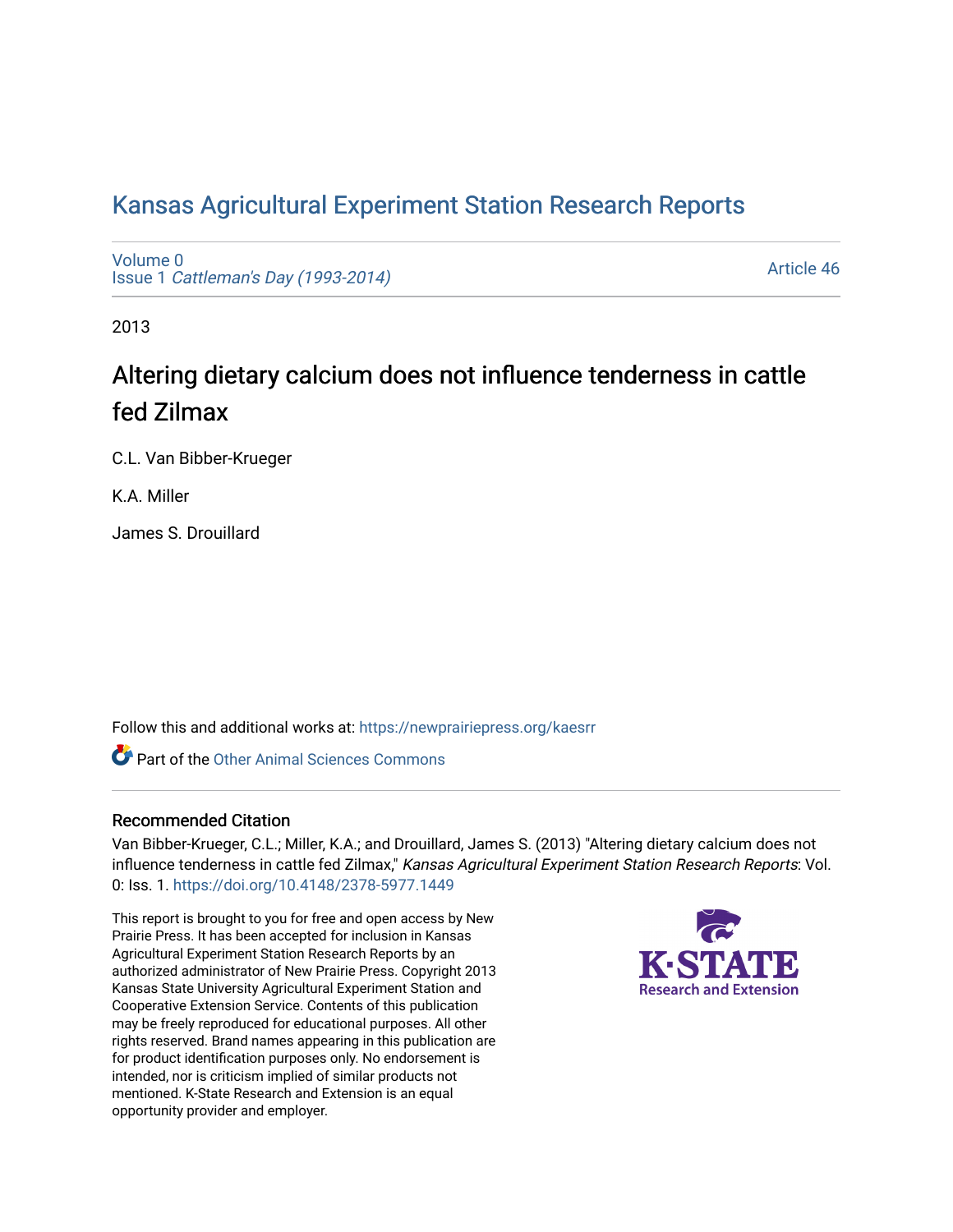# Altering dietary calcium does not influence tenderness in cattle fed Zilmax

### **Abstract**

Tenderness is a key contributor to the sensory attributes of beef, and production practices that decrease tenderness are generally viewed as unfavorable. Zilmax (Merck Animal Health, Summit, NJ) is a potent beta-adrenergic agonist that results in dramatic improvements in carcass weight when fed to cattle, normally for a period of 20 days prior to harvest. Zilmax increases muscle mass at the expense of body fat, and these changes can have favorable effects on retail yield and overall value of beef carcasses. One of the unfavorable side effects of Zilmax is a decrease in meat tenderness. Aging of beef is one means of improving tenderness. During the aging process, proteolytic enzymes degrade the myofibrillar proteins that contribute to the perceptions of tough meat. Activity of these enzymes is stimulated by the presence of calcium ions, and various strategies aimed at increasing intracellular concentrations of calcium have been investigated as a means of improving beef tenderness. The purpose of this experiment was to determine if dietary calcium could be manipulated during the period of Zilmax supplementation as a means of improving meat tenderness. To do this, we eliminated supplemental calcium from the diet in hopes of inducing the secretion of parathyroid hormone. Parathyroid hormone stimulates the mobilization of calcium deposited in skeletal tissue, and we hypothesized that by decreasing dietary calcium we could potentially increase bone mobilization, and in so doing increase the supply of calcium available to proteolytic enzymes within skeletal muscle to enhance activity of these enzymes post-mortem.

## Keywords

Kansas Agricultural Experiment Station contribution; no. 13-162-S; Report of progress (Kansas State University. Agricultural Experiment Station and Cooperative Extension Service); 1083; Cattle; Calcium; Tenderness; Zilmax; Feedlot performance; Carcass characteristics

### Creative Commons License



This work is licensed under a [Creative Commons Attribution 4.0 License](https://creativecommons.org/licenses/by/4.0/).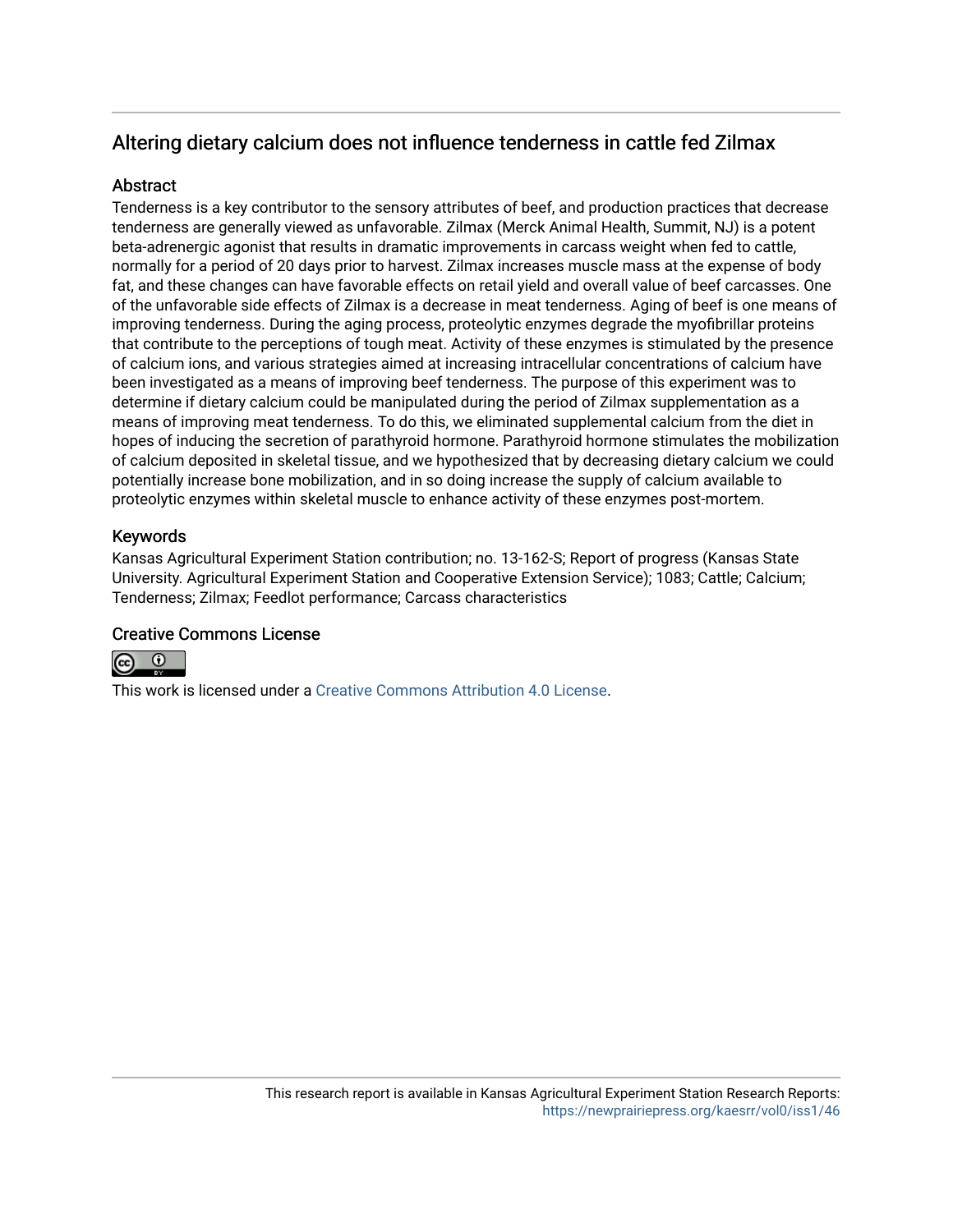# Altering Dietary Calcium Does Not Influence Tenderness in Cattle Fed Zilmax

# *C.L. Van Bibber-Krueger, K.A. Miller, J.S. Drouillard*

# Introduction

Tenderness is a key contributor to the sensory attributes of beef, and production practices that decrease tenderness are generally viewed as unfavorable. Zilmax (Merck Animal Health, Summit, NJ) is a potent beta-adrenergic agonist that results in dramatic improvements in carcass weight when fed to cattle, normally for a period of 20 days prior to harvest. Zilmax increases muscle mass at the expense of body fat, and these changes can have favorable effects on retail yield and overall value of beef carcasses. One of the unfavorable side effects of Zilmax is a decrease in meat tenderness. Aging of beef is one means of improving tenderness. During the aging process, proteolytic enzymes degrade the myofibrillar proteins that contribute to the perceptions of tough meat. Activity of these enzymes is stimulated by the presence of calcium ions, and various strategies aimed at increasing intracellular concentrations of calcium have been investigated as a means of improving beef tenderness.

The purpose of this experiment was to determine if dietary calcium could be manipulated during the period of Zilmax supplementation as a means of improving meat tenderness. To do this, we eliminated supplemental calcium from the diet in hopes of inducing the secretion of parathyroid hormone. Parathyroid hormone stimulates the mobilization of calcium deposited in skeletal tissue, and we hypothesized that by decreasing dietary calcium we could potentially increase bone mobilization, and in so doing increase the supply of calcium available to proteolytic enzymes within skeletal muscle to enhance activity of these enzymes post-mortem.

# Experimental Procedures

Heifers ( $n = 96$ ) were stratified by initial body weight and randomly sorted into two treatment groups. Cattle were allotted to feeding pens equipped with concrete floors, fence-line feed bunks, and automatic water fountains with 8 animals per pen (6 pens per treatment). A common finishing diet was fed to all cattle until the final 24 days before harvest. Treatments consisted of: (1) a diet containing supplemental calcium (Calcium) in the form of limestone, and (2) a diet in which the limestone had been removed (No Calcium). Prior to Zilmax supplementation, all cattle were fed the control diet (Table 1). The experimental diets were fed for a period of 21 days in conjunction Zilmax. After 21 days, Zilmax was removed, and cattle were placed back onto a common diet containing limestone for 3 days before harvest.

On the day of harvest, cattle were weighed, loaded onto trucks, and transported 280 miles to a commercial abattoir, where incidence of liver abscesses and hot carcass weight were recorded. Forty-eight hours later, carcass data were collected, including marbling score; 12th-rib fat thickness; ribeye area; percentage kidney, pelvic, and heart fat; USDA yield grade, and USDA quality grade. A 2-inch section was removed from the loin of each carcass, weighed, placed into a plastic bag, vacuum-sealed, and allowed to age under refrigeration for 10 days. After aging, loin sections were removed from the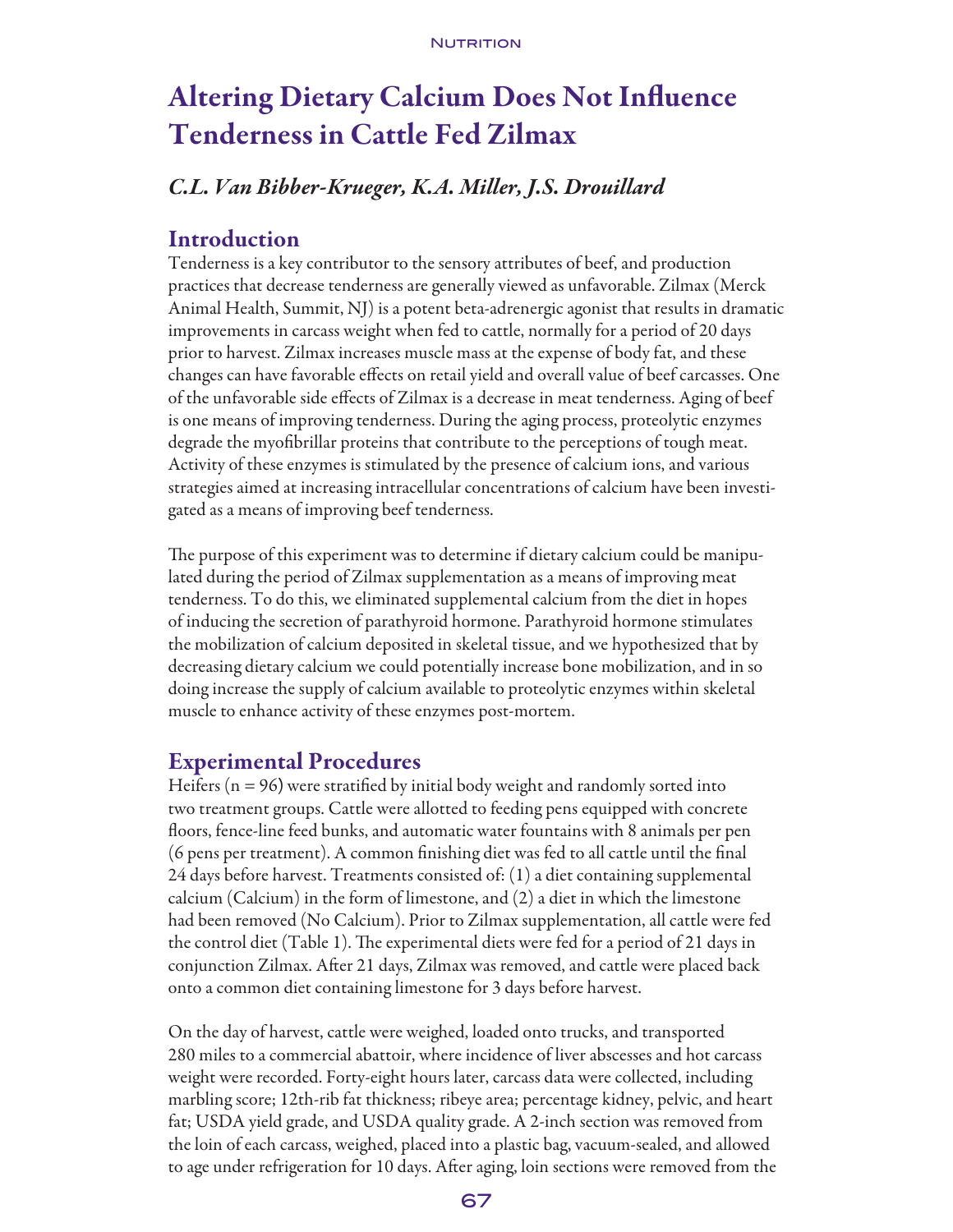#### **NUTRITION**

bags, patted dry with absorbent towels, and weighed to determine purge loss during wet aging. A single 1-inch steak was removed from the 12th-rib face, weighed, cooked to an internal temperature, and re-weighed to determine drip loss during cooking. Tenderness of steaks was evaluated by Warner-Bratzler shear force.

## Results and Discussion

We speculated that the elimination of supplemental calcium from the diets of feedlot cattle during the period of Zilmax supplementation would stimulate mobilization of calcium from bone. By abruptly switching back to calcium-enriched diets during the post-Zilmax withdrawal period, we believed it might be feasible to achieve a temporary increase in skeletal muscle intracellular calcium concentrations. If calcium concentrations were to increase, it might be possible to stimulate post-mortem activity of calcium-dependant proteases to improve muscle tenderness. Removing calcium from the diet of feedlot heifers during the 21-day period of Zilmax supplementation had no effects on final body weight, average daily gain, or efficiency of feed utilization (Table 2; *P* > 0.20). Similarly, carcass yield and quality attributes (Table 3) did not change in response to altering calcium content of the diet  $(P > 0.20)$ . Shear force values averaged just over 10 lb of force for both treatments, and thus fell within the "acceptable" range of tenderness (Table 4). Altering calcium content had no discernible impact on measures of tenderness in loin steaks.

# **Implications**

Removal of calcium from the diet during the period of Zilmax supplementation had no effect on feedlot performance, carcass characteristics, or beef tenderness.

| Table 1. Composition of their on a TOO % thy matter basis |         |               |  |  |  |
|-----------------------------------------------------------|---------|---------------|--|--|--|
| Ingredients                                               | Calcium | No Calcium    |  |  |  |
| Dry-rolled corn                                           | 30.97   | 32.40         |  |  |  |
| Wet corn gluten feed                                      | 35.00   | 35.00         |  |  |  |
| Corn silage                                               | 10.00   | 10.00         |  |  |  |
| Soybean hull pellets                                      | 20.00   | 20.00         |  |  |  |
| Supplement <sup>1,2,3</sup>                               | 4.03    | $2.6^{\circ}$ |  |  |  |
| Analyzed composition, %                                   |         |               |  |  |  |
| Crude protein                                             | 14.8    | 14.9          |  |  |  |
| Calcium                                                   | 0.74    | 0.19          |  |  |  |
| Phosphorus                                                | 0.51    | 0.51          |  |  |  |
| Potassium                                                 | 0.88    | 0.89          |  |  |  |
| Neutral detergent fiber                                   | 30.4    | 30.5          |  |  |  |

Table 1. Composition of diets on a 100% dry matter basis

1 Formulated to provide 300 mg Rumensin and 90 mg Tylan (Elanco Animal Health; Greenfield, IN) and 0.4 mg melengestrol acetate (Pfizer Animal Health; Whitehouse Station, NJ) per animal daily, as well as 1,000 IU/lb vitamin A, 10 IU/lb vitamin E, 0.15 ppm cobalt, 10 ppm copper, 0.5 ppm iodine, 60 ppm manganese, 0.25 ppm selenium, and 60 ppm zinc in the total diet on a 100% dry matter basis.

<sup>2</sup> Zilmax (Merck Animal Health, Millsboro, DE) was included in experimental diets for 21 days prior to harvest to provide 8.33 ppm zilpaterol hydrochloride in the total diet dry matter.

<sup>&</sup>lt;sup>3</sup> Limestone was removed from the supplement fed to the No Calcium treatment throughout the time Zilmax was added to the diet.